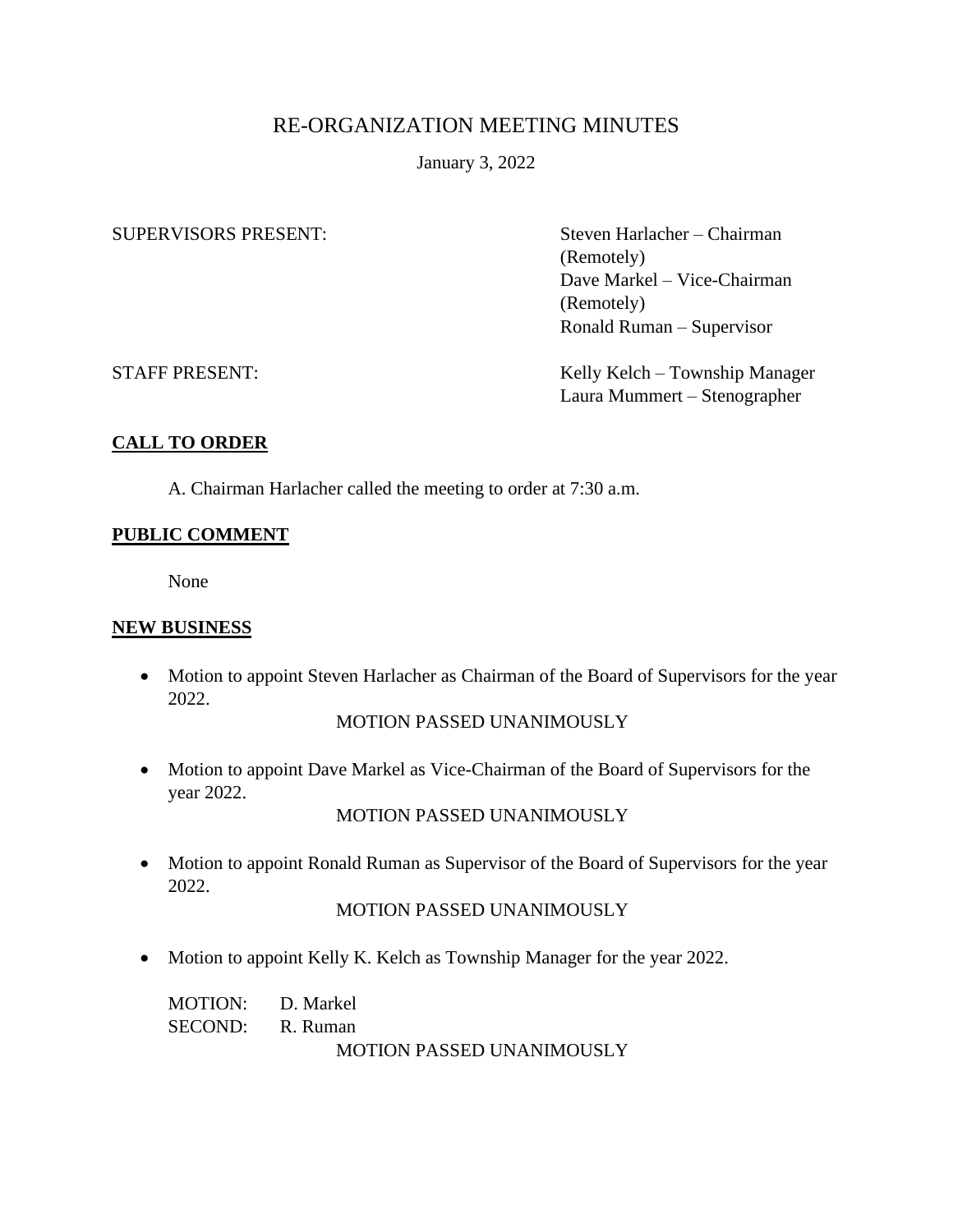• Motion to appoint Kelly K. Kelch as Secretary for the year 2022; and Keith Whittaker as Assistant Secretary for the year 2022.

MOTION: S. Harlacher SECOND: D. Markel MOTION PASSED UNANIMOUSLY

• Motion to appoint Keith Whittaker as Treasurer for the year 2022.

| MOTION: R. Ruman  |                                  |
|-------------------|----------------------------------|
| SECOND: D. Markel |                                  |
|                   | <b>MOTION PASSED UNANIMOUSLY</b> |

• Motion to recommend to the Board of Auditors that the Treasurer's bond be set at \$1,000,000 for the year 2022.

|                   | MOTION: S. Harlacher             |
|-------------------|----------------------------------|
| SECOND: D. Markel |                                  |
|                   | <b>MOTION PASSED UNANIMOUSLY</b> |

• Motion to meet on those dates and times as attached and on such days as the Board specifies from time to time.

| MOTION: D. Markel |                                  |
|-------------------|----------------------------------|
| SECOND: R. Ruman  |                                  |
|                   | <b>MOTION PASSED UNANIMOUSLY</b> |

• Motion to appoint Dawood Associates, Inc., as the Township Engineer at a rate of \$110 per meeting with all other engineering services billed on an hourly basis as submitted by the Township which are:

| Principal/Director          | \$156.00 |
|-----------------------------|----------|
| Senior Engineer             | \$142.00 |
| Project Manager             | \$127.00 |
| PLS (Professional Surveyor) | \$108.00 |
| Planner                     | \$97.00  |
| <b>Planner Assistant</b>    | \$55.00  |
| <b>Staff Engineer</b>       | \$99.00  |
| <b>Staff Professional</b>   | \$85.00  |
| <b>CADD</b> Technician      | \$79.00  |
| <b>Engineer Technician</b>  | \$74.00  |
| Inspector                   | \$72.00  |
| 2-Man Survey Crew           | \$79.00  |
|                             |          |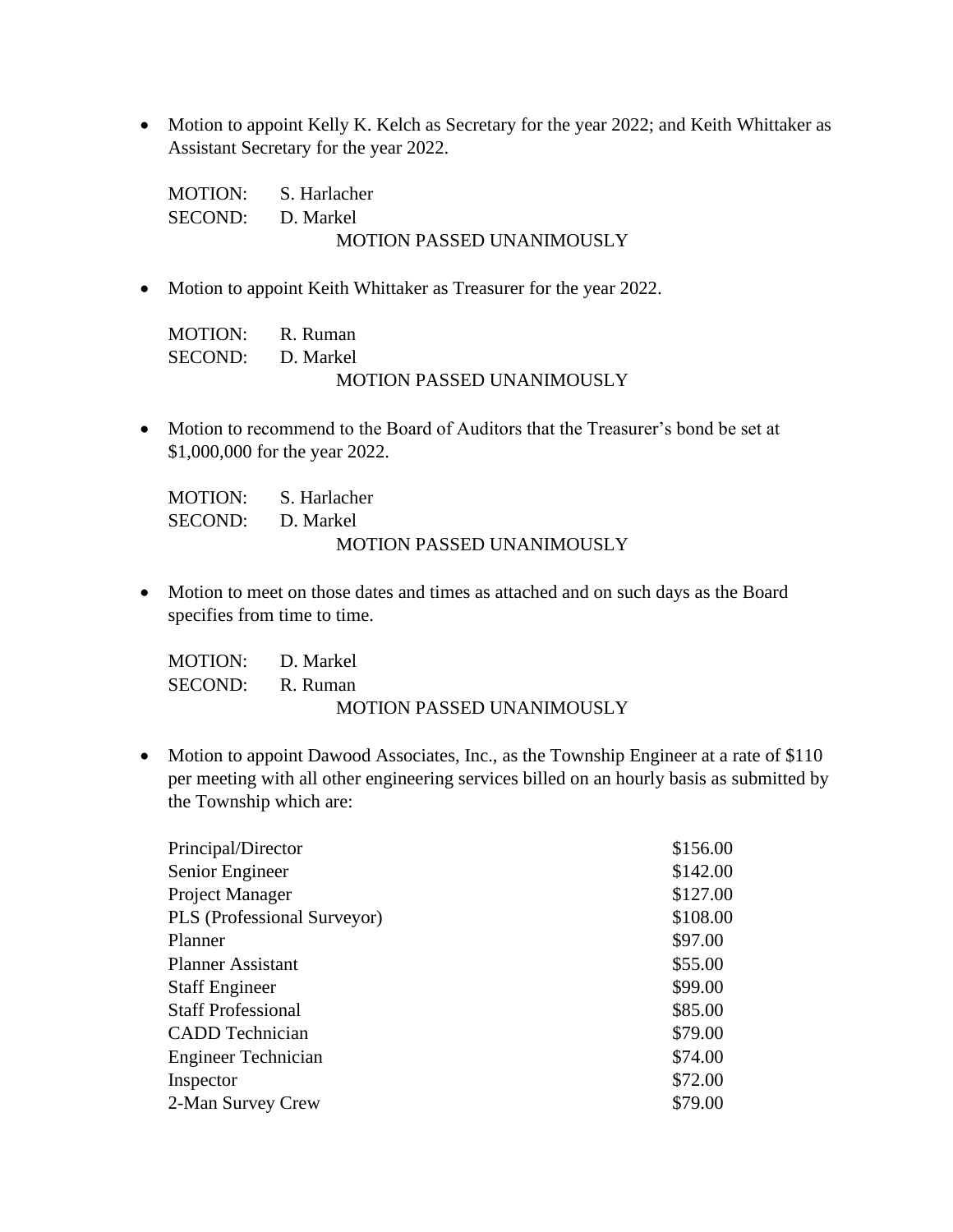| MOTION: R. Ruman |                                  |
|------------------|----------------------------------|
|                  | SECOND: S. Harlacher             |
|                  | <b>MOTION PASSED UNANIMOUSLY</b> |

• Motion to appoint Greist, Himes, Herrold, Reynosa LLP as Township Solicitor, with Andrew Herrold as the primary contact at a rate of \$250 per meeting and \$210 per hour for representation, billed monthly.

MOTION: D. Markel SECOND: R. Ruman

MOTION PASSED UNANIMOUSLY

• Motion to appoint Keith J. Hunnings, South Penn Code Consultants LLC, as the Township Sewage Enforcement Officer for 2022.

MOTION: R. Ruman SECOND: S. Harlacher MOTION PASSED UNANIMOUSLY

• Motion to appoint Eric Swiger, South Penn Code Consultants, LLC, as the alternate Sewage Enforcement Officer.

|                   | MOTION: S. Harlacher             |
|-------------------|----------------------------------|
| SECOND: D. Markel |                                  |
|                   | <b>MOTION PASSED UNANIMOUSLY</b> |

• Motion to appoint Ream, Carr, Markey & Woloshin LLP as Solicitor for the Zoning Hearing Board with Gavin W. Markey as primary contact person at a rate of \$110 per hour of his services.

MOTION: D. Markel SECOND: R. Ruman MOTION PASSED UNANIMOUSLY

• Motion to appoint Esquire as the Zoning Hearing Board stenographer for the year 2022. Esquire recently acquired Geiger, Loria, Filius and McLucas whom the Township has appointed in previous years. The stenographer rate will remain unchanged at \$200 an hour.

MOTION: R. Ruman SECOND: S. Harlacher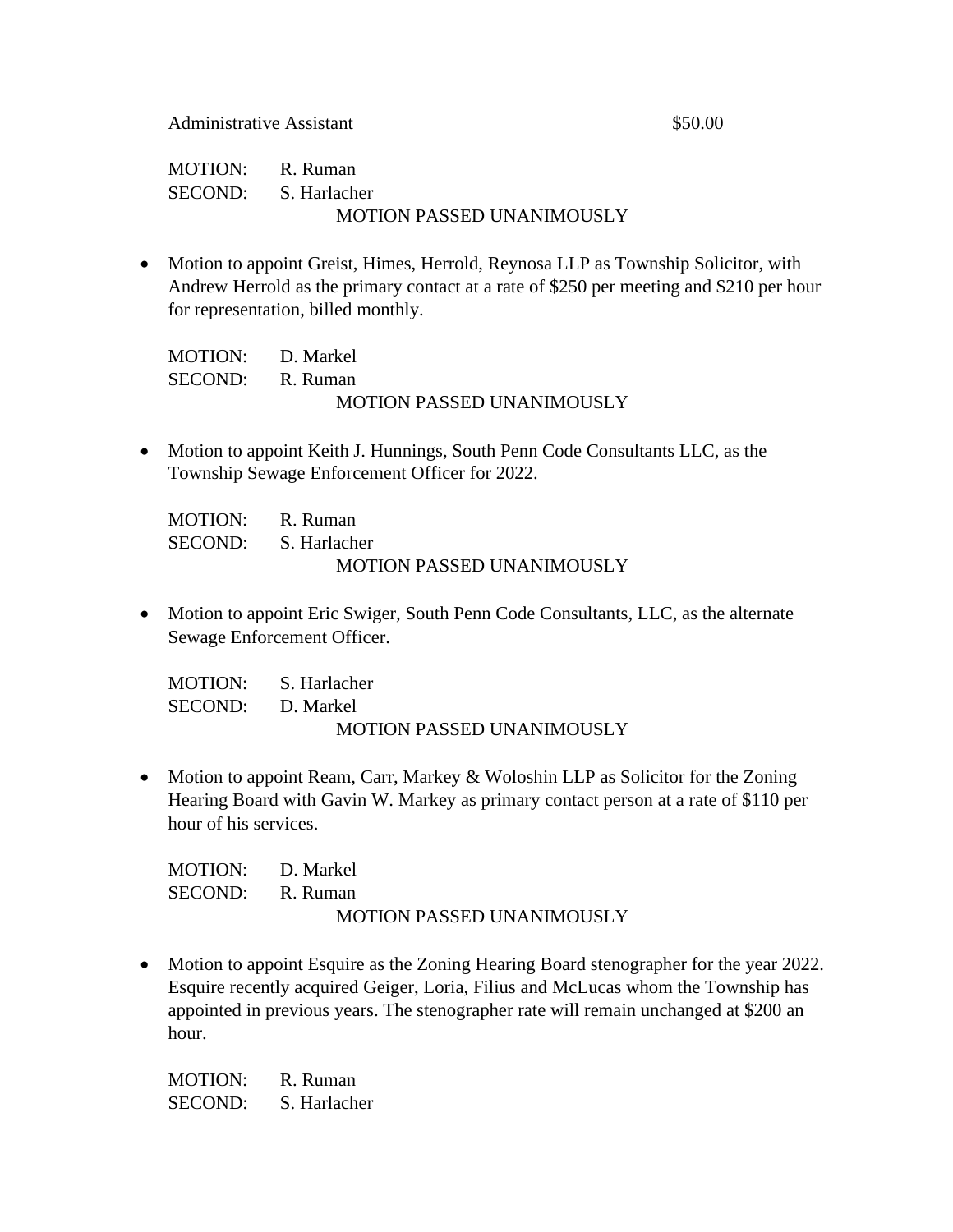#### MOTION PASSED UNANIMOUSLY

• Motion to set the benefits for all non-uniformed employees as listed in the Non-Uniformed Personnel Policy.

MOTION: D. Markel SECOND: R. Ruman MOTION PASSED UNANIMOUSLY

• Motion to afford all Board of Supervisors members the same benefits and privileges of the Township Manager.

MOTION: D. Markel SECOND: S. Harlacher MOTION PASSED UNANIMOUSLY

• Motion to set benefits for all uniformed personnel. Benefits for all Police Officers to be governed full by the terms of the 2019-2023 Police Contract and the Police Chief's benefits to be governed by contract with the Chief.

MOTION: D. Markel SECOND: R. Ruman MOTION PASSED UNANIMOUSLY

• Motion to establish wagers for all non-uniformed Township employees in accordance with the adopted 2022 General Fund Budget.

| MOTION: R. Ruman |                                  |
|------------------|----------------------------------|
|                  | SECOND: S. Harlacher             |
|                  | <b>MOTION PASSED UNANIMOUSLY</b> |

• Motion to authorize payment of current expenditures and allow staff to pay generally accepted expenditures, with the approval of the Township Manager, which become due prior to the Board's regular meeting.

|                   | MOTION: S. Harlacher             |
|-------------------|----------------------------------|
| SECOND: D. Markel |                                  |
|                   | <b>MOTION PASSED UNANIMOUSLY</b> |

• Motion to authorize Keith Whittaker to sign liens on behalf of West Manchester Township.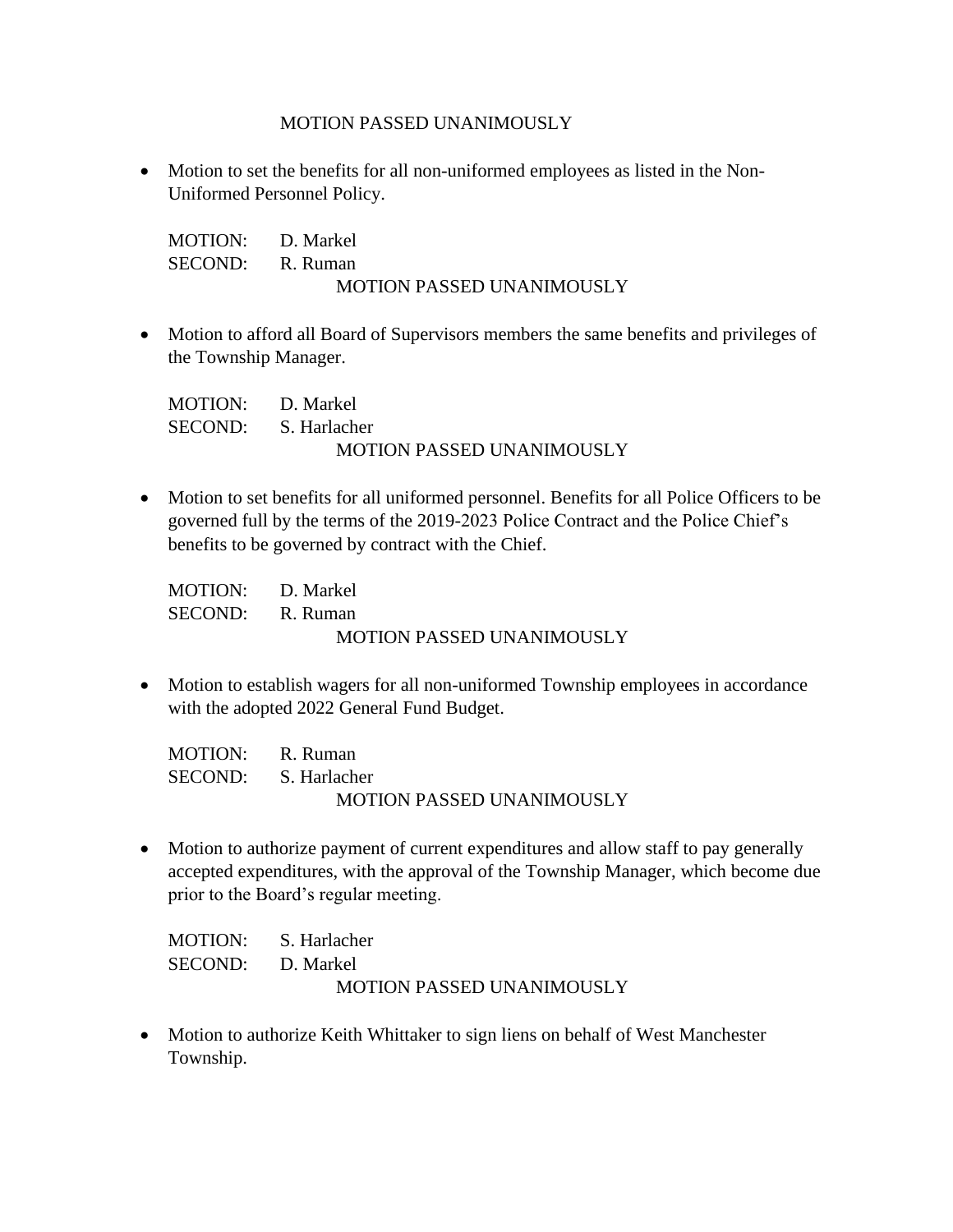| MOTION: D. Markel |                                  |
|-------------------|----------------------------------|
| SECOND: R. Ruman  |                                  |
|                   | <b>MOTION PASSED UNANIMOUSLY</b> |

• Motion to name PNC Bank depository for all Township funds except for the West Manchester Township Sewer Revenue Fund and funds deposited by the Township Tax Collector.

| MOTION: R. Ruman  |                                  |
|-------------------|----------------------------------|
| SECOND: D. Markel |                                  |
|                   | <b>MOTION PASSED UNANIMOUSLY</b> |

• Motion to name M&T Bank as depository for the West Manchester Township Sewer Revenue Fund.

|                   | MOTION: S. Harlacher             |
|-------------------|----------------------------------|
| SECOND: D. Markel |                                  |
|                   | <b>MOTION PASSED UNANIMOUSLY</b> |

• Motion to name First National Bank and Fulton Bank as depository for funds deposited by the Township Tax Collector. The new signer will be Bill Niehenke, as he was elected Tax Collector for the Township effective January 1, 2022.

| MOTION: D. Markel |                                  |
|-------------------|----------------------------------|
| SECOND: R. Ruman  |                                  |
|                   | <b>MOTION PASSED UNANIMOUSLY</b> |

• Motion to compensate Supervisors and all Township employees for the authorized use of their cars while on Township business during the 2022 calendar year at a rate equal to the IRS approved rate (58.5 cents/mile).

MOTION: D. Markel SECOND: S. Harlacher MOTION PASSED UNANIMOUSLY

• Motion to designate Ronald Ruman as voting delegate at the State Convention of the Pennsylvania State Association of Township Supervisors for 2022.

MOTION: R. Ruman SECOND: D. Markel MOTION PASSED UNANIMOUSLY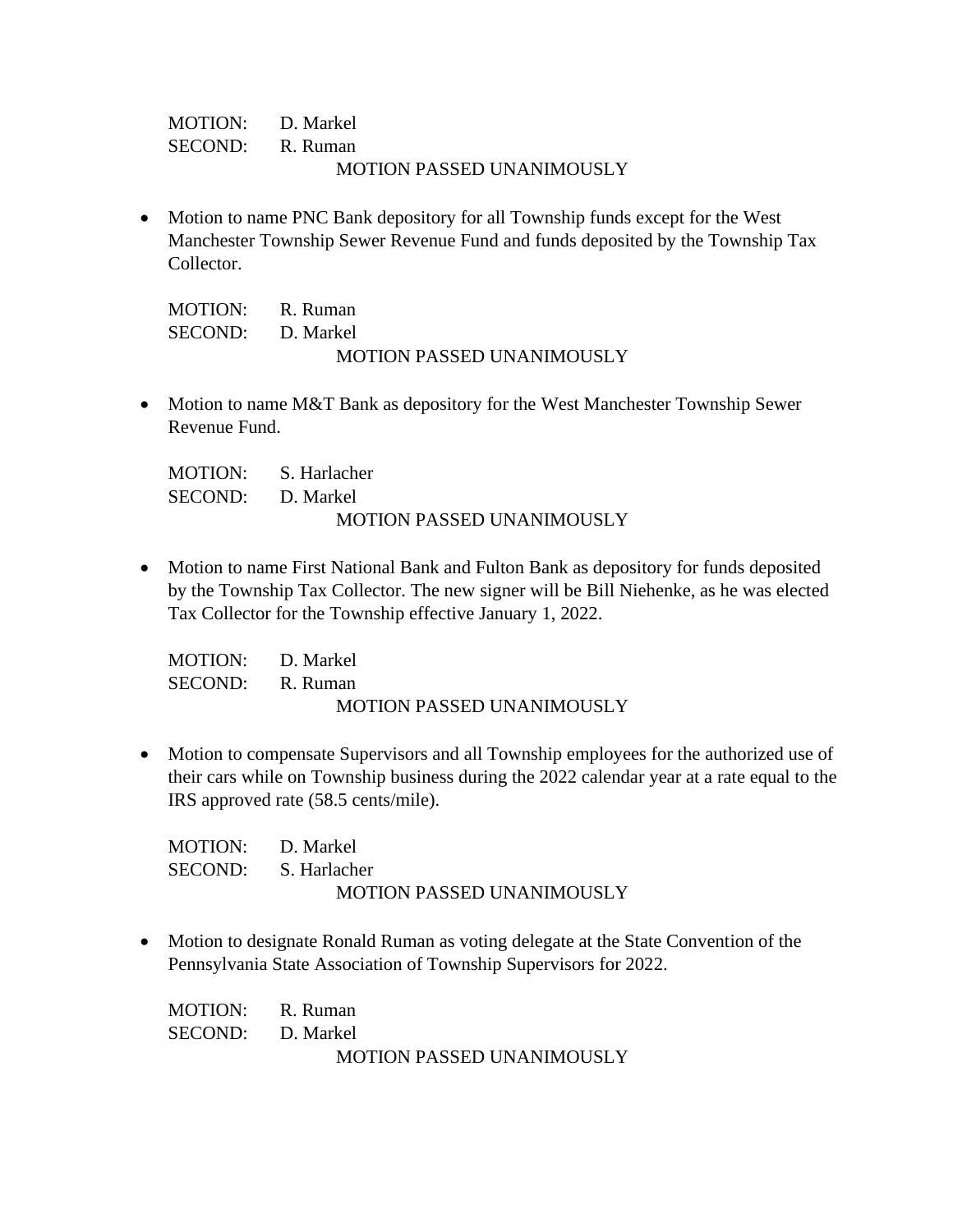• Motion to authorize Markel, Ruman, Harlacher, and Kelch, or their designees, to attend the State Convention of the Pennsylvania State Association of Township Supervisors and authorize payment of their expenses as allowed by the General Assembly.

MOTION: R. Ruman SECOND: S. Harlacher MOTION PASSED UNANIMOUSLY

• Motion to appoint Clifton Laughman as Emergency Management Coordinator and Kelly Kelch as Assistant Emergency Coordinator for West Manchester Township for calendar year 2022.

MOTION: S. Harlacher SECOND: D. Markel MOTION PASSED UNANIMOUSLY

• Motion to reappoint Lee Woodmansee as a member of the West Manchester Township Water Authority for a five-year term ending December 31, 2026, with an effective date of January 1, 2022.

MOTION: D. Markel SECOND: R. Ruman MOTION PASSED UNANIMOUSLY

• Motion to reappoint Fred Walters as a member of the West Manchester Township Planning Commission, for a four-year term ending December 31, 2025, with an effective date of January 1, 2022.

| MOTION: | D. Markel    |
|---------|--------------|
| SECOND: | S. Harlacher |

## MOTION PASSED UNANIMOUSLY

• Motion to appoint Sonia Wise to the open position on the West Manchester Township Planning Commission. Ms. Wise will be taking the vacant position from Mr. Ruman, who stepped down from his position on the Planning Commission effective on December 31, 2021. Ms. Wise term will end on December 31, 2022, with an effective date of January 1, 2022.

| MOTION: R. Ruman |                                  |
|------------------|----------------------------------|
|                  | SECOND: S. Harlacher             |
|                  | <b>MOTION PASSED UNANIMOUSLY</b> |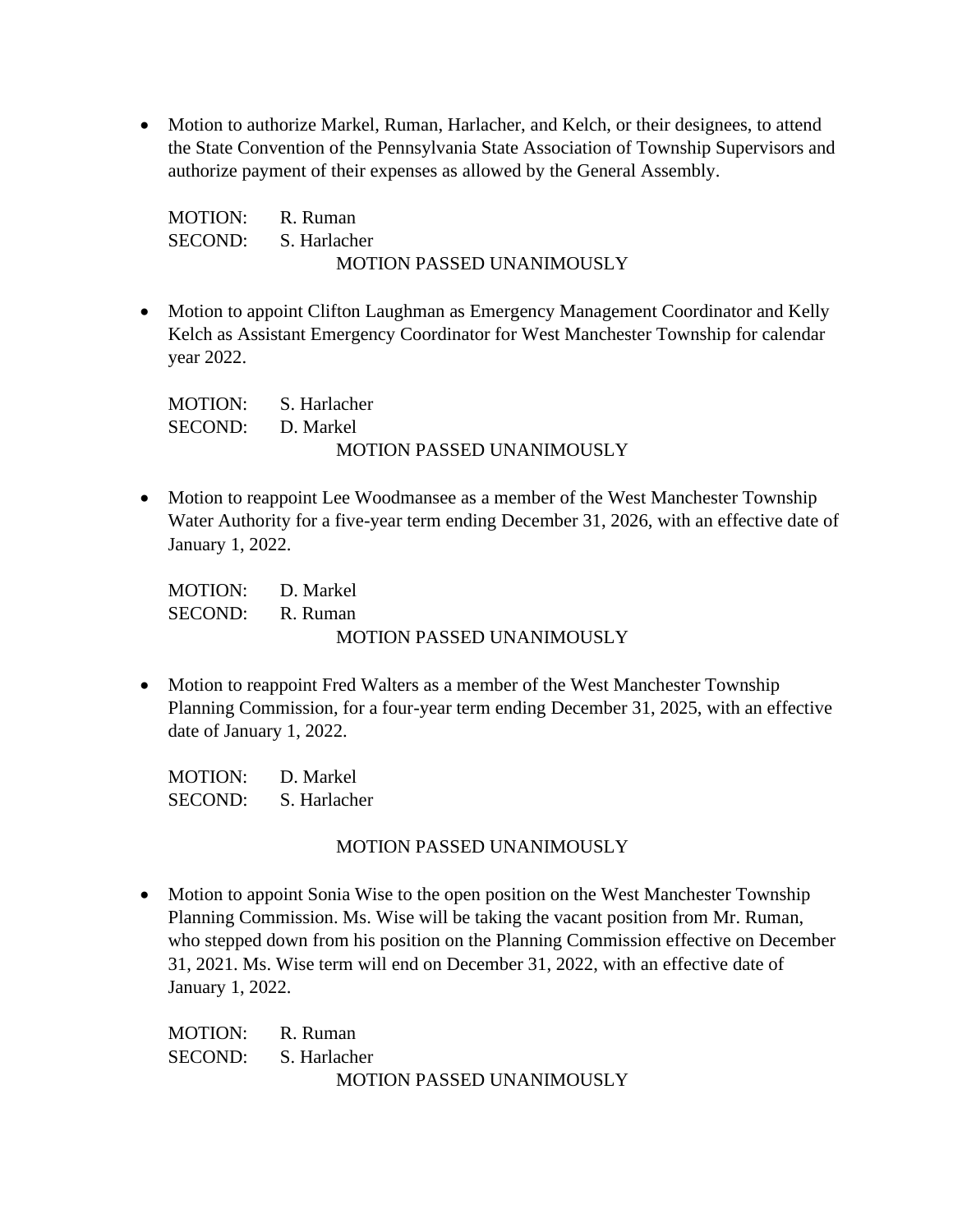• Motion to reappoint Donald Gable as a member of the West Manchester Township Recreation Advisory Committee, for a five-year term ending on December 31, 2026, with an effective date of January 1, 2022.

MOTION: S. Harlacher SECOND: D. Markel MOTION PASSED UNANIMOUSLY

• Motion to appoint Charles Jacobs as a member of the West Manchester Township Recreation Advisory Committee, for a five-year term ending on December 31, 2026, with an effective date of January 1, 2022.

MOTION: D. Markel SECOND: R. Ruman MOTION PASSED UNANIMOUSLY

• Motion to reappoint Karla Farrell as a member of the West Manchester Township Zoning Hearing Board, for a three-year term ending on December 31, 2024, with an effective date of January 1, 2022.

MOTION: R. Ruman SECOND: S. Harlacher MOTION PASSED UNANIMOUSLY

• Motion to reappoint Steve Hearn as a member of the West Manchester Township Fire & Emergency Services Advisory Committee, for a three-year term ending on December 31, 2024, with an effective date of January 1, 2022.

| MOTION: D. Markel                |
|----------------------------------|
| SECOND: S. Harlacher             |
| <b>MOTION PASSED UNANIMOUSLY</b> |

• Motion to appoint Jan Dell to the Vacancy Board for the year 2022.

| MOTION: D. Markel |                                      |
|-------------------|--------------------------------------|
|                   | SECOND: S. Harlacher                 |
|                   | <b>MOTION PASSED WITH A 2-1 VOTE</b> |

• Motion to appoint Rachelle Sampere as Zoning Officer for the year 2022, and Zane Williams as Assistant Zoning Officer for year 2022.

MOTION: R. Ruman SECOND: S. Harlacher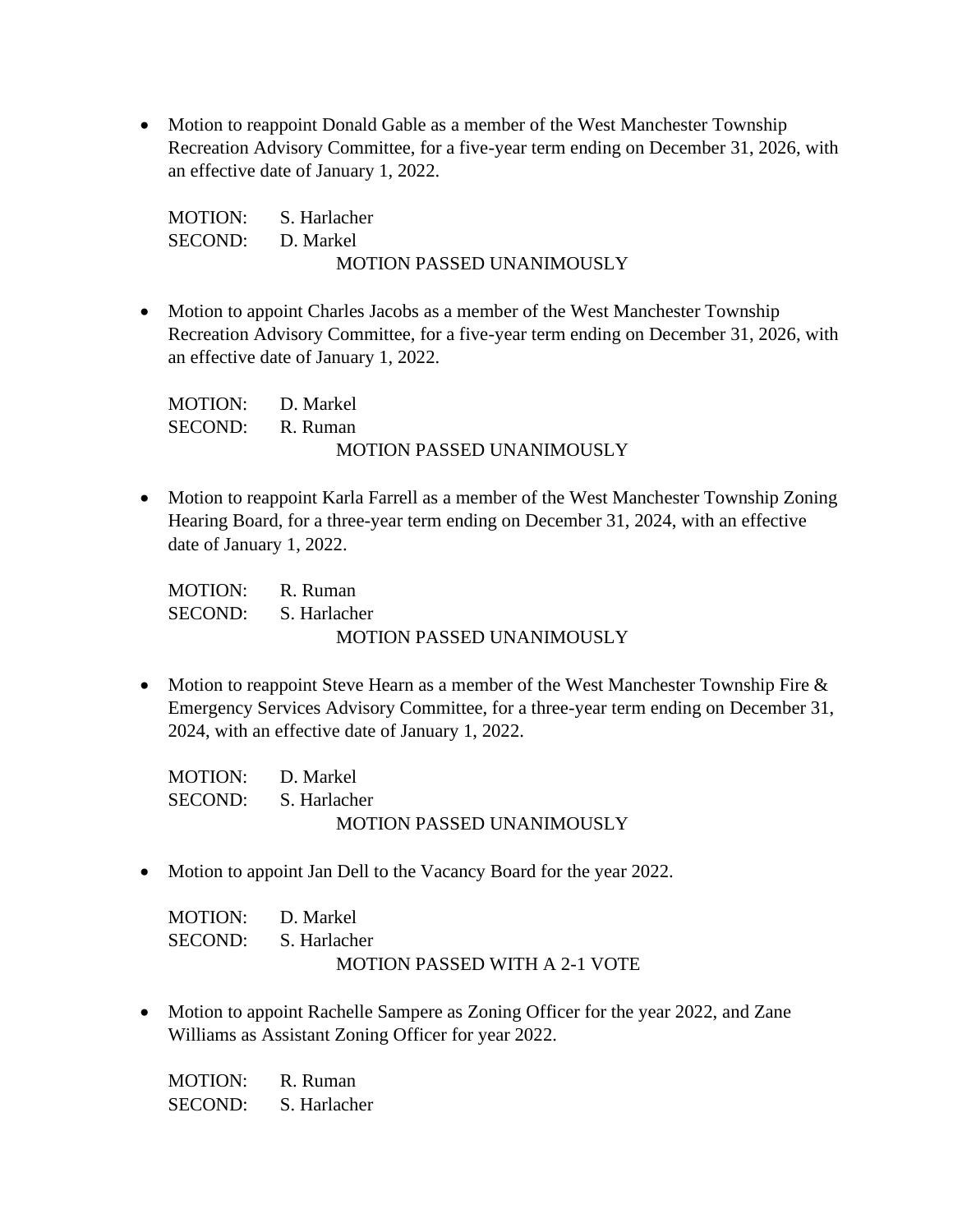#### MOTION PASSED UNANIMOUSLY

• Motion to appoint Rachelle Sampere as a representative and Kelly Kelch as an alternate to the Local Government Advisory Committee for 2022.

MOTION: D. Markel SECOND: R. Ruman MOTION PASSED UNANIMOUSLY

• Motion to appoint Keith Whittaker as a representative and Michele Emenheiser as an alternate to the York Adams Tax Bureau for 2022.

MOTION: S. Harlacher SECOND: D. Markel MOTION PASSED UNANIMOUSLY

• Motion to appoint Keith Whittaker as the voting delegate representing West Manchester Township on the York County Tax Collection Committee and Michele Emenheiser as an alternate.

MOTION: D. Markel SECOND: R. Ruman MOTION PASSED UNANIMOUSLY

• Motion to appoint Peter Schilling, Commonwealth Code Inspection Service Inc., as the West Manchester Township Building Code Official with Rachelle Sampere and Zane Williams as alternates.

| MOTION: R. Ruman  |                                  |
|-------------------|----------------------------------|
| SECOND: D. Markel |                                  |
|                   | <b>MOTION PASSED UNANIMOUSLY</b> |

• Motion to adopt Resolution 22-01, appointing Mahar Duessel, Certified Public Accountants to audit the accounts of West Manchester Township for the fiscal year ending December 31, 2021.

MOTION: D. Markel SECOND: R. Ruman MOTION PASSED UNANIMOUSLY

• Motion to adopt Resolution 22-02, setting fees, rates, and costs for West Manchester Township for 2022.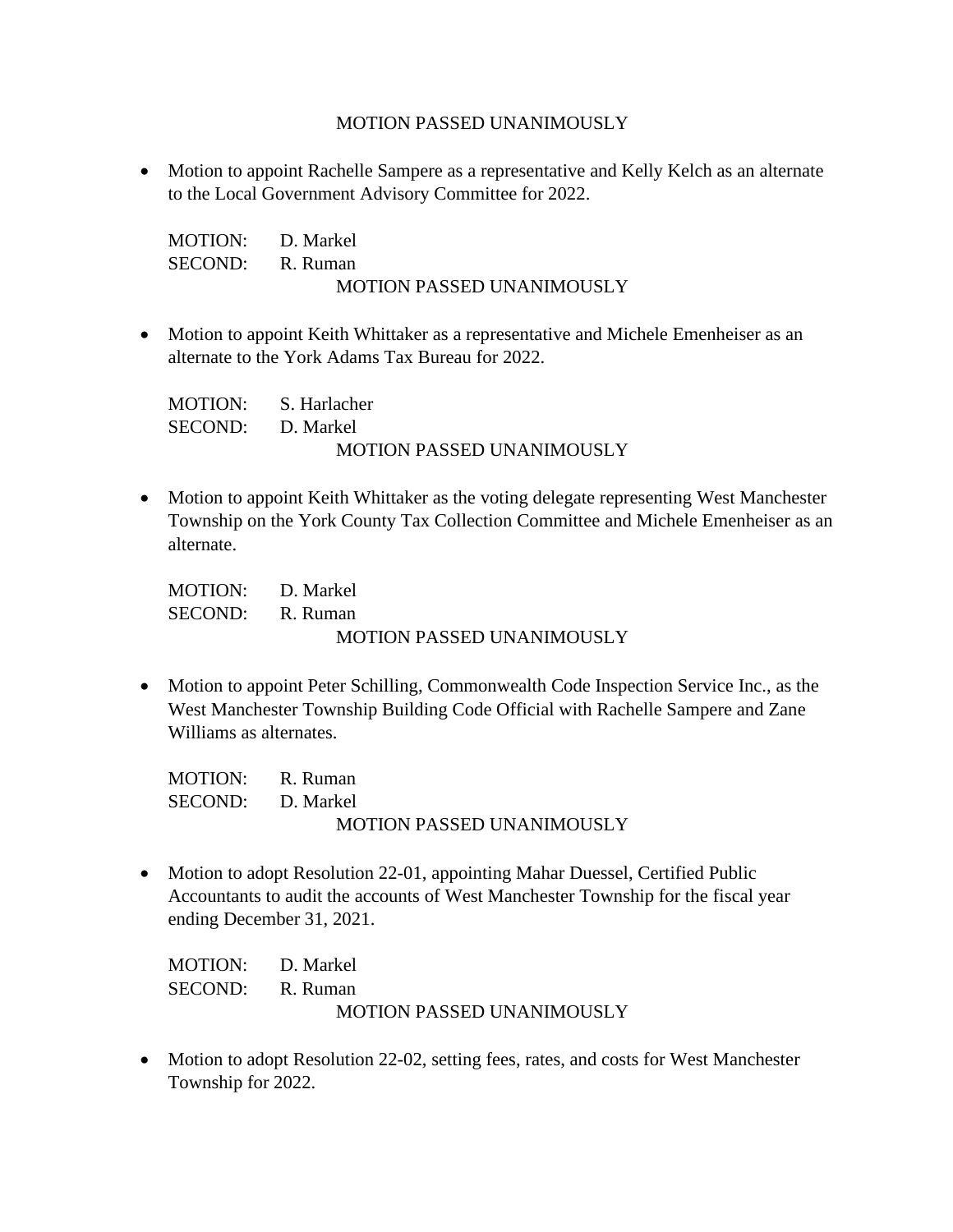|                   | MOTION: S. Harlacher      |
|-------------------|---------------------------|
| SECOND: D. Markel |                           |
|                   | MOTION PASSED UNANIMOUSLY |

• Motion to adopt Resolution 22-03, authorizing the rate of police officer's contributions required by Act No. 600, as amended for 2022.

| MOTION: D. Markel |                                  |
|-------------------|----------------------------------|
| SECOND: R. Ruman  |                                  |
|                   | <b>MOTION PASSED UNANIMOUSLY</b> |

• Motion to adopt Resolution 22-04, authorizing the rate of non-uniformed employee contributions to the non-uniformed pension plan for 2022, required by Act 205.

| MOTION: D. Markel |                                  |
|-------------------|----------------------------------|
|                   | SECOND: S. Harlacher             |
|                   | <b>MOTION PASSED UNANIMOUSLY</b> |

• Motion to adopt Resolution 22-05, appointing Kelly Kelch as Chief Administrative Officer for the police pension and non-uniformed pension plans as required by Act 205.

| MOTION: R. Ruman  |                           |
|-------------------|---------------------------|
| SECOND: D. Markel |                           |
|                   | MOTION PASSED UNANIMOUSLY |

• Motion to authorize the West Manchester Township Fire Police and Fire Fighters to participate in activities per the attached letter from Township Fire Chief, Clifton Laughman, for the year 2022 for the purpose of worker's compensation coverage.

|                   | MOTION: S. Harlacher             |
|-------------------|----------------------------------|
| SECOND: D. Markel |                                  |
|                   | <b>MOTION PASSED UNANIMOUSLY</b> |

A. LICENSE PLATE READER FOR POLICE DEPARTMENT: Motion to approve the purchase of a license plate reader for the police department using ARPA funds.

|                  | MOTION: S. Harlacher             |
|------------------|----------------------------------|
| SECOND: R. Ruman |                                  |
|                  | <b>MOTION PASSED UNANIMOUSLY</b> |

B. FIRE HYDRANT AGREEMENT: Motion to approve entering into an agreement with Shiloh Water Authority that will allow the use of fire hydrants in the Township. This agreement will expire on December 31, 2024.